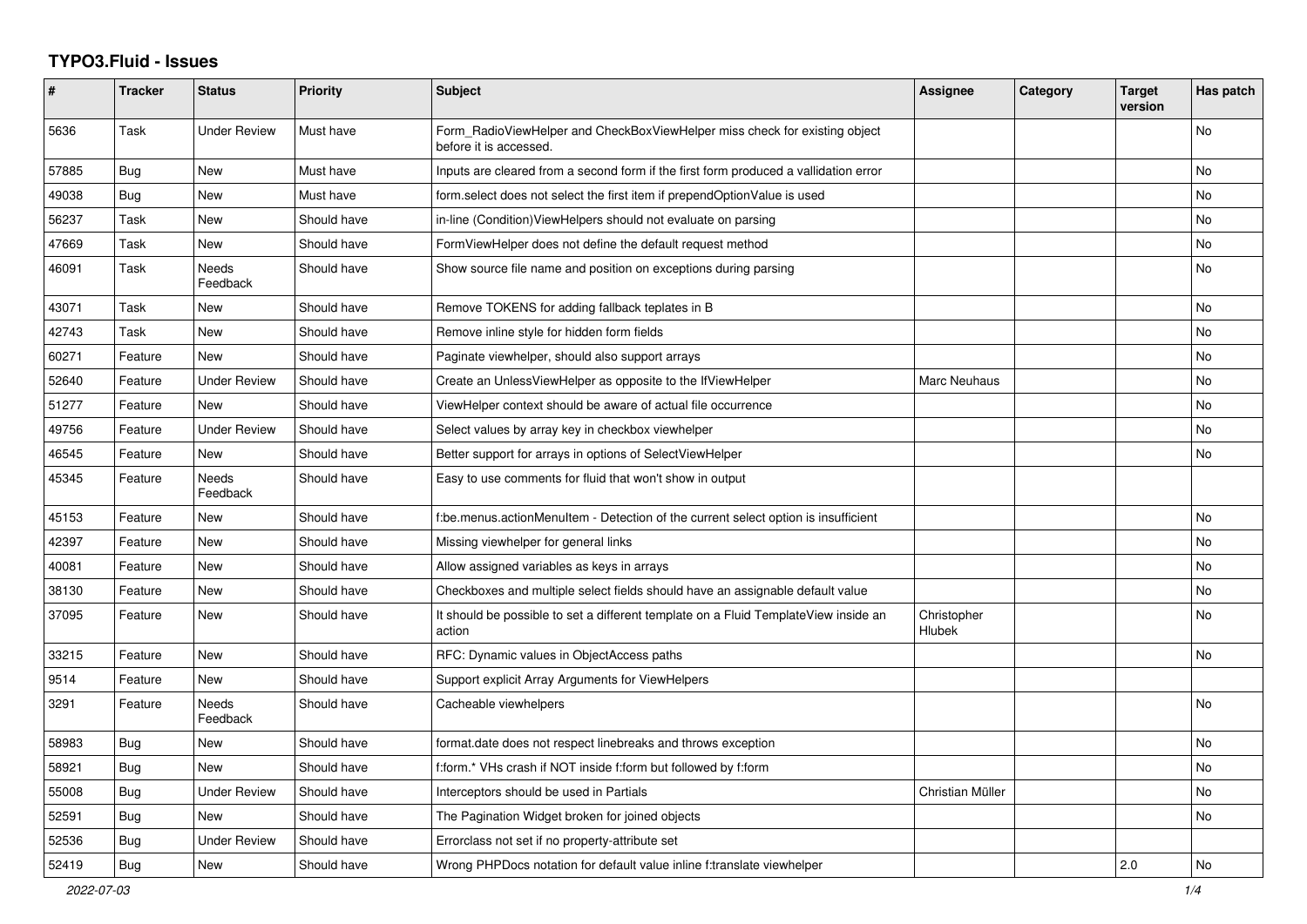| #     | <b>Tracker</b> | <b>Status</b>            | <b>Priority</b> | <b>Subject</b>                                                                                              | <b>Assignee</b>        | Category | <b>Target</b><br>version | Has patch |
|-------|----------------|--------------------------|-----------------|-------------------------------------------------------------------------------------------------------------|------------------------|----------|--------------------------|-----------|
| 50888 | Bug            | <b>Under Review</b>      | Should have     | WSOD by changing name of section and if Fluid caches are generated                                          |                        |          |                          | No        |
| 47006 | Bug            | <b>Under Review</b>      | Should have     | widget identifier are not unique                                                                            |                        |          |                          | No        |
| 28554 | <b>Bug</b>     | New                      | Should have     | (v4) implement feature flag to disable caching                                                              |                        |          |                          | No        |
| 28553 | Bug            | New                      | Should have     | improve XHProf test setup                                                                                   |                        |          |                          | No        |
| 28552 | Bug            | New                      | Should have     | (v5) write ViewHelper test for compiled run; adjust functional test to do two passes<br>(uncached & cached) |                        |          |                          | No        |
| 28551 | Bug            | Accepted                 | Should have     | (v4) backport VHTest                                                                                        | Sebastian<br>Kurfuerst |          |                          | No        |
| 28550 | Bug            | New                      | Should have     | (v4) make widgets cacheable, i.e. not implement childnodeaccess interface                                   |                        |          |                          | No        |
| 28549 | <b>Bug</b>     | New                      | Should have     | make widgets cacheable, i.e. not implement childnodeaccess interface                                        |                        |          |                          | No        |
| 13045 | <b>Bug</b>     | New                      | Should have     | Entity decode of strings are different between if-conditions and output of variable                         |                        |          |                          |           |
| 48355 | Feature        | New                      | Could have      | Assign output of viewhelper to template variable for further processing.                                    |                        |          |                          |           |
| 36559 | Feature        | New                      | Could have      | New widget progress bar                                                                                     |                        |          |                          | Yes       |
| 9005  | Feature        | Accepted                 | Could have      | Fluid Template Analyzer (FTA)                                                                               | Sebastian<br>Kurfuerst |          |                          |           |
| 51239 | <b>Bug</b>     | <b>Under Review</b>      | Must have       | AbstractViewHelper use incorrect method signature for "\$this->systemLogger->log()"                         | Adrian Föder           | Core     |                          | Yes       |
| 33551 | Bug            | New                      | Must have       | View helper values break out of a partial scope                                                             | Sebastian<br>Kurfuerst | Core     |                          | No        |
| 27607 | <b>Bug</b>     | New                      | Must have       | Make Fluid comparisons work when first element is STRING, second is NULL.                                   |                        | Core     |                          | No        |
| 32035 | Task           | <b>New</b>               | Should have     | Improve fluid error messages                                                                                |                        | Core     |                          | Yes       |
| 46257 | Feature        | <b>Under Review</b>      | Should have     | Add escape sequence support for Fluid                                                                       |                        | Core     |                          | No        |
| 33394 | Feature        | <b>Needs</b><br>Feedback | Should have     | Logical expression parser for BooleanNode                                                                   | <b>Tobias Liebig</b>   | Core     |                          | No        |
| 4704  | Feature        | New                      | Should have     | Improve parsing exception messages                                                                          |                        | Core     |                          |           |
| 39990 | Bug            | New                      | Should have     | Same form twice in one template: hidden fields for empty values are only rendered<br>once                   |                        | Core     |                          | No        |
| 12863 | <b>Bug</b>     | New                      | Should have     | Attributes of a viewhelper can't contain a '-'                                                              | Sebastian<br>Kurfuerst | Core     |                          | No        |
| 3481  | Bug            | New                      | Should have     | Use ViewHelperVariableContainer in PostParseFacet                                                           |                        | Core     |                          | No        |
| 62346 | Feature        | New                      | Could have      | f:comment should have high precende                                                                         |                        | Core     | 3.x                      | No        |
| 30555 | Feature        | New                      | Could have      | Make TagBuilder more extensible                                                                             |                        | Core     |                          | No        |
| 10472 | Feature        | New                      | Could have      | Fluid Standalone distribution                                                                               |                        | Core     |                          | No        |
| 7608  | Feature        | New                      | Could have      | Configurable shorthand/object accessor delimiters                                                           |                        | Core     |                          | Yes       |
| 1907  | Feature        | New                      | Could have      | Default values for view helpers based on context                                                            |                        | Core     |                          |           |
| 38369 | Bug            | New                      | Must have       | Resource ViewHelpers should not fall back to request package                                                |                        | View     |                          | No        |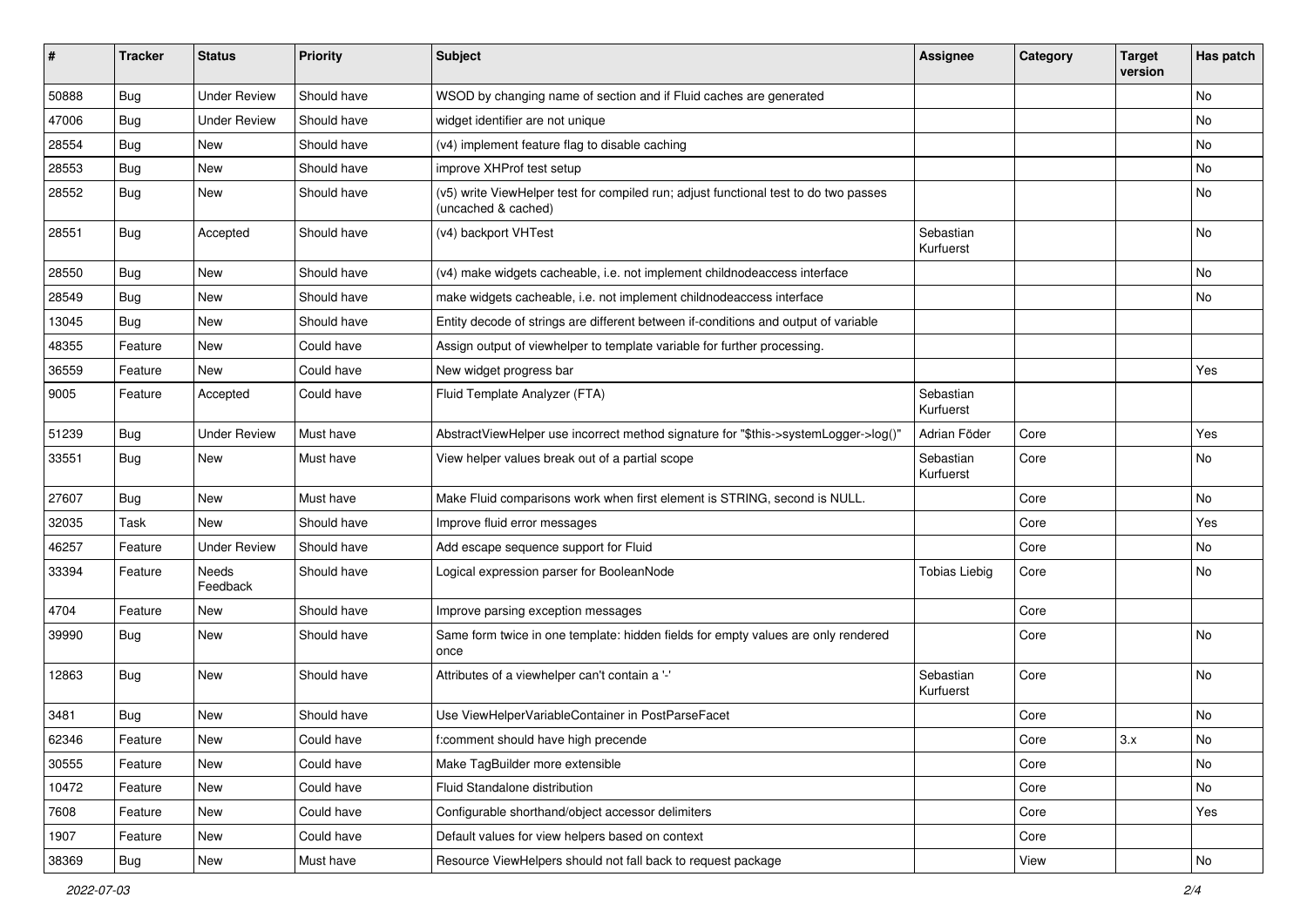| #     | <b>Tracker</b> | <b>Status</b>            | <b>Priority</b> | Subject                                                                                                | <b>Assignee</b>             | Category    | <b>Target</b><br>version | Has patch     |
|-------|----------------|--------------------------|-----------------|--------------------------------------------------------------------------------------------------------|-----------------------------|-------------|--------------------------|---------------|
| 45394 | Task           | New                      | Should have     | Forwardport Unit test for standalone view                                                              |                             | View        |                          | <b>No</b>     |
| 43072 | Task           | New                      | Should have     | Remove TOKENS for adding templates fallback in Backporter                                              |                             | View        |                          | No            |
| 46289 | Bug            | Needs<br>Feedback        | Should have     | Enable Escaping Interceptor in XML request format                                                      |                             | View        | 2.0.1                    | No            |
| 60181 | Feature        | New                      | Could have      | Caching mechanism for Fluid Views/Templates                                                            |                             | View        |                          | No            |
| 8989  | Feature        | <b>Needs</b><br>Feedback | Could have      | Search path for fluid template files                                                                   |                             | View        |                          | No            |
| 51100 | Feature        | New                      | Must have       | Links with absolute URI should have the option of URI Scheme                                           |                             | ViewHelpers |                          | No            |
| 60856 | Bug            | New                      | Must have       | Target attribute not supported by the form viewhelper                                                  |                             | ViewHelpers |                          | Yes           |
| 59057 | Bug            | <b>Under Review</b>      | Must have       | Hidden empty value fields shoud be disabled when related field is disabled                             | <b>Bastian</b><br>Waidelich | ViewHelpers |                          | No            |
| 40064 | Bug            | New                      | Must have       | Multiselect is not getting persisted                                                                   |                             | ViewHelpers |                          | <b>No</b>     |
| 33628 | Bug            | Needs<br>Feedback        | Must have       | Multicheckboxes (multiselect) for Collections don't work                                               | Christian Müller            | ViewHelpers |                          | No            |
| 54195 | Task           | New                      | Should have     | Rename and move FormViewHelper's errorClass value, currently 'f3-form-error'                           | Adrian Föder                | ViewHelpers |                          | No            |
| 10911 | Task           | New                      | Should have     | Tx_Fluid_ViewHelpers_Form_AbstractFormViewHelper->renderHiddenIdentityField<br>should be more reliable |                             | ViewHelpers |                          | <b>No</b>     |
| 9950  | Task           | New                      | Should have     | Binding to nested arrays impossible for form-elements                                                  |                             | ViewHelpers |                          |               |
| 8491  | Task           | Needs<br>Feedback        | Should have     | link.action and uri.action differ in absolute argument                                                 | Karsten<br>Dambekalns       | ViewHelpers |                          | <b>No</b>     |
| 60003 | Feature        | <b>New</b>               | Should have     | Add required-Attribute to f:form.password                                                              |                             | ViewHelpers |                          | No            |
| 43346 | Feature        | <b>Under Review</b>      | Should have     | Allow property mapping configuration via template                                                      | Karsten<br>Dambekalns       | ViewHelpers | 2.1                      | No            |
| 39936 | Feature        | New                      | Should have     | registerTagAttribute should handle default values                                                      |                             | ViewHelpers |                          | No            |
| 36410 | Feature        | <b>New</b>               | Should have     | Allow templates to send arguments back to layout                                                       |                             | ViewHelpers |                          | <b>No</b>     |
| 5933  | Feature        | Accepted                 | Should have     | Optional section rendering                                                                             | Sebastian<br>Kurfuerst      | ViewHelpers |                          | No            |
| 65424 | Bug            | <b>Under Review</b>      | Should have     | SelectViewHelper must respect option(Value Label)Field for arrays                                      |                             | ViewHelpers |                          | No            |
| 58862 | Bug            | Needs<br>Feedback        | Should have     | FormViewHelper doesn't accept NULL as value for \$arguments                                            | Bastian<br>Waidelich        | ViewHelpers |                          | Yes           |
| 54284 | Bug            | New                      | Should have     | Default Option for Switch/Case VH                                                                      |                             | ViewHelpers |                          | No            |
| 49600 | <b>Bug</b>     | New                      | Should have     | f:form tag shown as a HTML on frontend                                                                 |                             | ViewHelpers |                          | No            |
| 44234 | Bug            | <b>Under Review</b>      | Should have     | selectViewHelper's sorting does not respect locale collation                                           |                             | ViewHelpers | 2.1                      | No            |
| 40998 | Bug            | <b>Under Review</b>      | Should have     | Missing parent request namespaces in form field name prefix                                            | Sebastian<br>Kurfuerst      | ViewHelpers | 1.1.1                    | No            |
| 37619 | <b>Bug</b>     | New                      | Should have     | Fatal Error when using variable in name attribute of Section ViewHelper                                |                             | ViewHelpers |                          | $\mathsf{No}$ |